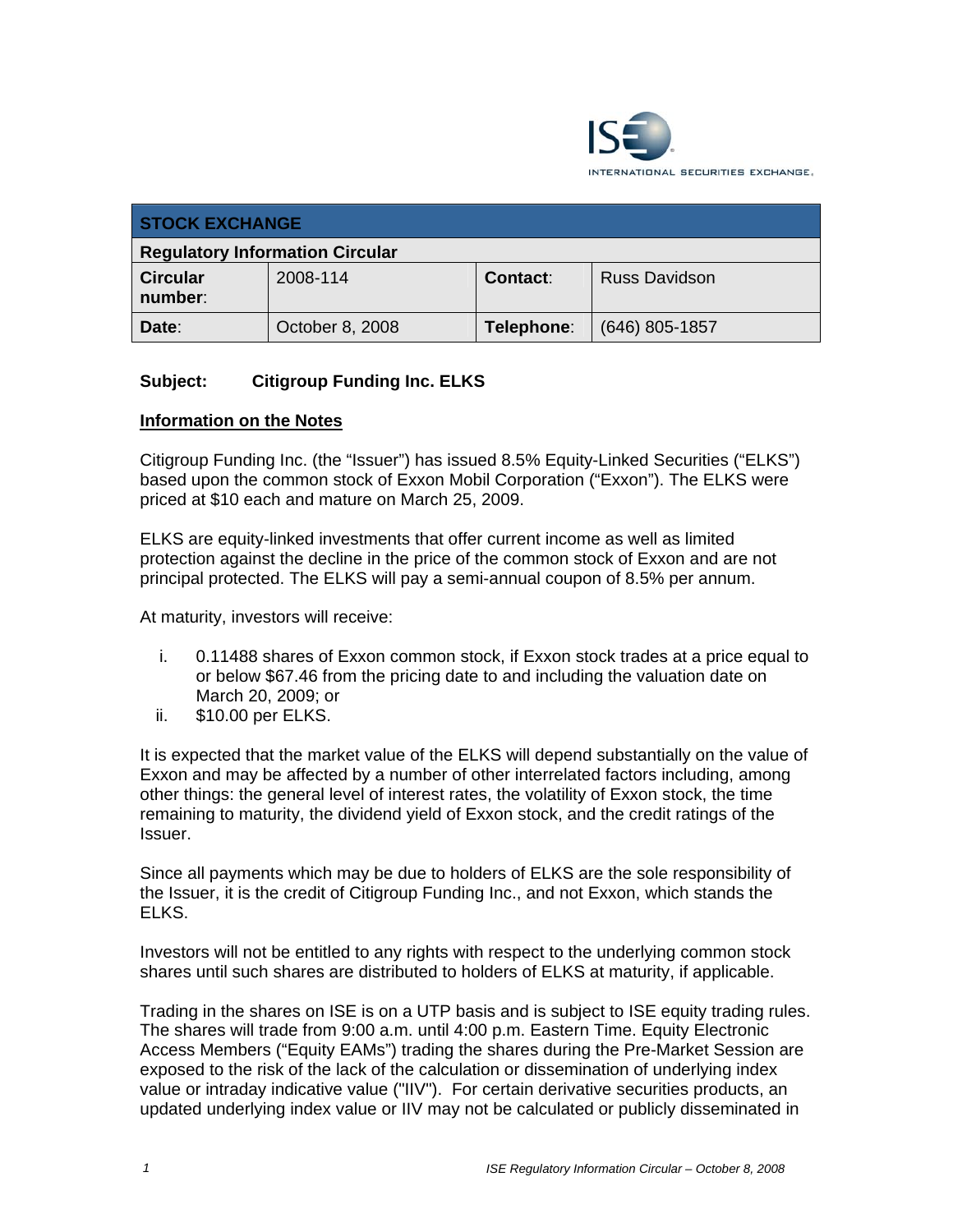the Pre-Market hours. Since the underlying index value and IIV are not calculated or widely disseminated during Pre-Market hours, an investor who is unable to calculate implied values for certain derivative securities products during Pre-Market hours may be at a disadvantage to market professionals.

Equity EAMs also should review NASD Notice to Members 03-71 for guidance on trading these products. The Notice reminds members of their obligations to: (1) conduct adequate due diligence to understand the features of the product; (2) perform a reasonable-basis suitability analysis; (3) perform customer-specific suitability analysis in connection with any recommended transactions; (4) provide a balanced disclosure of both the risks and rewards associated with the particular product, especially when selling to retail investors; (5) implement appropriate internal controls; and (6) train registered persons regarding the features, risk and suitability of these products.

**This Regulatory Information Circular is not a statutory Prospectus. Equity EAMs should consult the Trust's Registration Statement, SAI, Prospectus and the Fund's website for relevant information.**